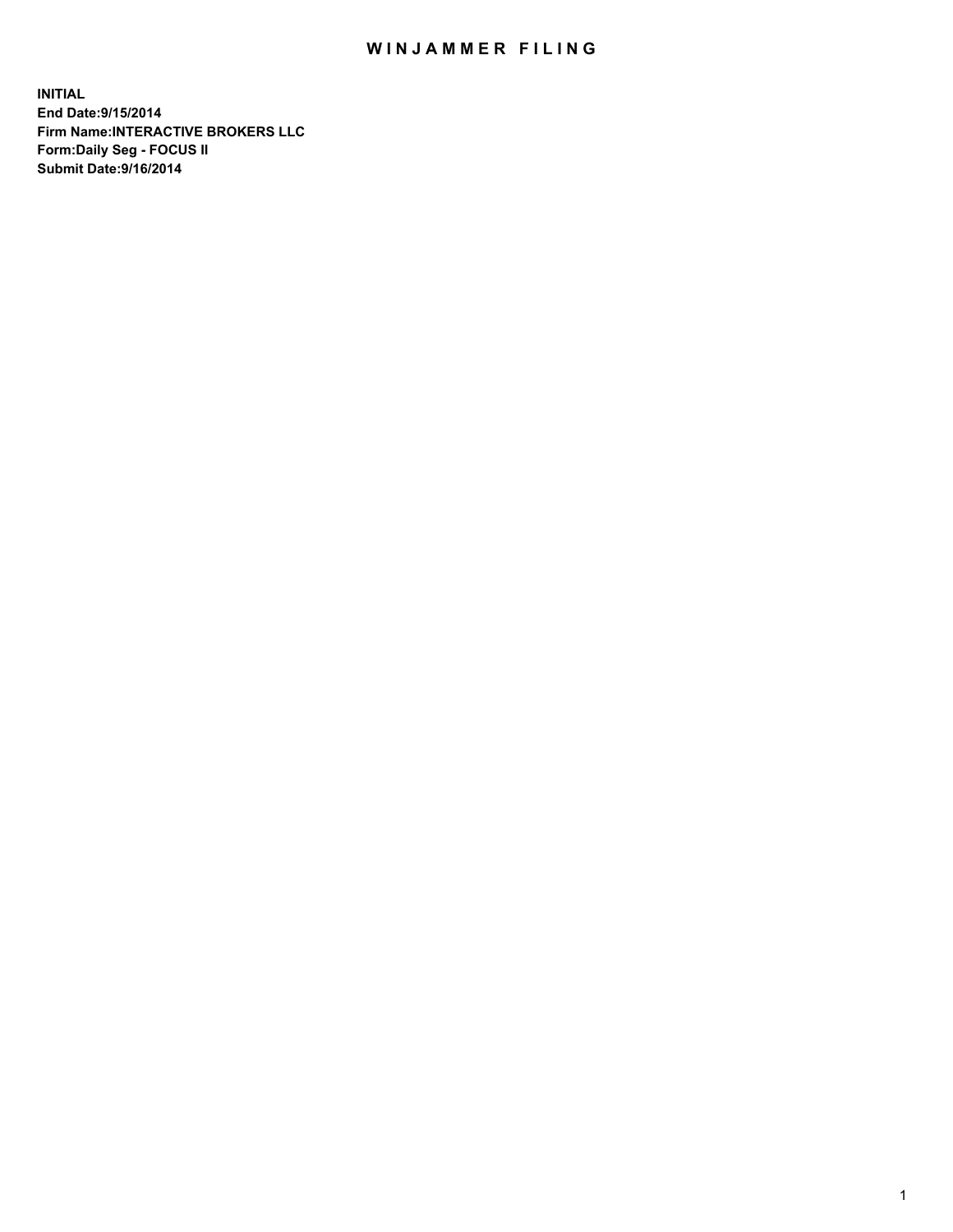## **INITIAL End Date:9/15/2014 Firm Name:INTERACTIVE BROKERS LLC Form:Daily Seg - FOCUS II Submit Date:9/16/2014 Daily Segregation - Cover Page**

| Name of Company                                                                   | <b>INTERACTIVE BROKERS LLC</b>      |
|-----------------------------------------------------------------------------------|-------------------------------------|
| <b>Contact Name</b>                                                               | <b>Michael Ellman</b>               |
| <b>Contact Phone Number</b>                                                       | 203-422-8926                        |
| <b>Contact Email Address</b>                                                      | mellman@interactivebrokers.co       |
|                                                                                   | $m$                                 |
|                                                                                   |                                     |
| FCM's Customer Segregated Funds Residual Interest Target (choose one):            |                                     |
| a. Minimum dollar amount: ; or                                                    | $\overline{\mathbf{0}}$             |
| b. Minimum percentage of customer segregated funds required:% ; or                | 0                                   |
| c. Dollar amount range between: and; or                                           | 155,000,000 245,000,000             |
| d. Percentage range of customer segregated funds required between:% and%.         | 0 <sub>0</sub>                      |
| FCM's Customer Secured Amount Funds Residual Interest Target (choose one):        |                                     |
| a. Minimum dollar amount: ; or                                                    | $\overline{\mathbf{0}}$             |
| b. Minimum percentage of customer secured funds required:% ; or                   | 0                                   |
| c. Dollar amount range between: and; or                                           | 80,000,000 120,000,000              |
| d. Percentage range of customer secured funds required between:% and%.            | 0 <sub>0</sub>                      |
|                                                                                   |                                     |
| FCM's Cleared Swaps Customer Collateral Residual Interest Target (choose one):    |                                     |
| a. Minimum dollar amount: ; or                                                    | $\overline{\mathbf{0}}$             |
| b. Minimum percentage of cleared swaps customer collateral required:% ; or        | $\overline{\mathbf{0}}$             |
| c. Dollar amount range between: and; or                                           | 0 <sub>0</sub>                      |
| d. Percentage range of cleared swaps customer collateral required between:% and%. | 0 <sub>0</sub>                      |
|                                                                                   |                                     |
| Current ANC:on                                                                    | 2,352,905,804 15-SEP-2014           |
| <b>Broker Dealer Minimum</b>                                                      | 374,155,398                         |
| Debit/Deficit - CustomersCurrent AmountGross Amount                               |                                     |
| Domestic Debit/Deficit                                                            | 3,005,336                           |
| Foreign Debit/Deficit                                                             | 1,819,3720                          |
| Debit/Deficit - Non CustomersCurrent AmountGross Amount                           |                                     |
| Domestic Debit/Deficit                                                            | 0 <sub>0</sub>                      |
| Foreign Debit/Deficit<br>Proprietary Profit/Loss                                  | 0 <sub>0</sub>                      |
| Domestic Profit/Loss                                                              |                                     |
| Foreign Profit/Loss                                                               | <u>0</u><br>$\overline{\mathbf{0}}$ |
| Proprietary Open Trade Equity                                                     |                                     |
| Domestic OTE                                                                      | <u>0</u>                            |
| Foreign OTE                                                                       | <u>0</u>                            |
| <b>SPAN</b>                                                                       |                                     |
| <b>Customer SPAN Calculation</b>                                                  | 1,182,995,765                       |
| Non-Customer SPAN Calcualation                                                    | 16,322,461                          |
| Proprietary Capital Charges                                                       | <u>0</u>                            |
| Minimum Dollar Amount Requirement                                                 | 20,000,000 [7465]                   |
| Other NFA Dollar Amount Requirement                                               | 21,767,218 [7475]                   |
|                                                                                   |                                     |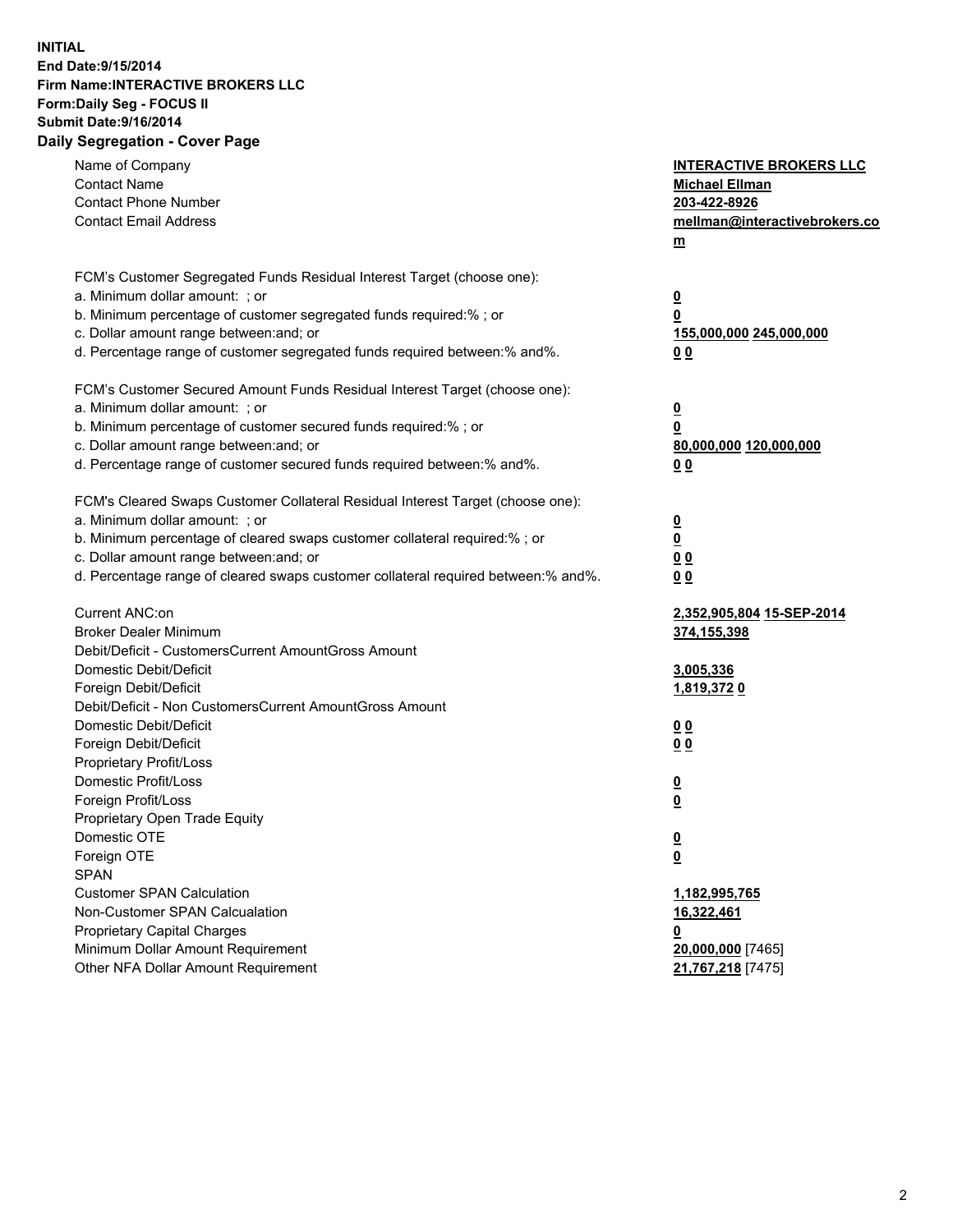## **INITIAL End Date:9/15/2014 Firm Name:INTERACTIVE BROKERS LLC Form:Daily Seg - FOCUS II Submit Date:9/16/2014 Daily Segregation - Secured Amounts**

|                | Daily Jegregation - Jeculed Aniounts                                                        |                                   |
|----------------|---------------------------------------------------------------------------------------------|-----------------------------------|
|                | Foreign Futures and Foreign Options Secured Amounts                                         |                                   |
|                | Amount required to be set aside pursuant to law, rule or regulation of a foreign            | $0$ [7305]                        |
|                | government or a rule of a self-regulatory organization authorized thereunder                |                                   |
| 1.             | Net ledger balance - Foreign Futures and Foreign Option Trading - All Customers             |                                   |
|                | A. Cash                                                                                     | 297,149,317 [7315]                |
|                | B. Securities (at market)                                                                   | $0$ [7317]                        |
| 2.             | Net unrealized profit (loss) in open futures contracts traded on a foreign board of trade   | 2,961,181 [7325]                  |
| 3.             | Exchange traded options                                                                     |                                   |
|                | a. Market value of open option contracts purchased on a foreign board of trade              | <b>266,535</b> [7335]             |
|                | b. Market value of open contracts granted (sold) on a foreign board of trade                | -352,793 [7337]                   |
| 4.             | Net equity (deficit) (add lines 1. 2. and 3.)                                               | 300,024,240 [7345]                |
| 5.             | Account liquidating to a deficit and account with a debit balances - gross amount           | 1,819,372 [7351]                  |
|                | Less: amount offset by customer owned securities                                            | 0 [7352] 1,819,372 [7354]         |
| 6.             | Amount required to be set aside as the secured amount - Net Liquidating Equity              | 301,843,612 [7355]                |
|                | Method (add lines 4 and 5)                                                                  |                                   |
| 7.             | Greater of amount required to be set aside pursuant to foreign jurisdiction (above) or line | 301,843,612 [7360]                |
|                | 6.                                                                                          |                                   |
|                | FUNDS DEPOSITED IN SEPARATE REGULATION 30.7 ACCOUNTS                                        |                                   |
| $\mathbf{1}$ . | Cash in banks                                                                               |                                   |
|                | A. Banks located in the United States                                                       | 328,761,092 [7500]                |
|                | B. Other banks qualified under Regulation 30.7                                              | 0 [7520] 328,761,092 [7530]       |
| 2.             | Securities                                                                                  |                                   |
|                | A. In safekeeping with banks located in the United States                                   | $0$ [7540]                        |
|                | B. In safekeeping with other banks qualified under Regulation 30.7                          | 0 [7560] 0 [7570]                 |
| 3.             | Equities with registered futures commission merchants                                       |                                   |
|                | A. Cash                                                                                     | $0$ [7580]                        |
|                | <b>B.</b> Securities                                                                        | $0$ [7590]                        |
|                | C. Unrealized gain (loss) on open futures contracts                                         | $0$ [7600]                        |
|                | D. Value of long option contracts                                                           | $0$ [7610]                        |
|                | E. Value of short option contracts                                                          | 0 [7615] 0 [7620]                 |
| 4.             | Amounts held by clearing organizations of foreign boards of trade                           |                                   |
|                | A. Cash                                                                                     | $0$ [7640]                        |
|                | <b>B.</b> Securities                                                                        | $0$ [7650]                        |
|                | C. Amount due to (from) clearing organization - daily variation                             | $0$ [7660]                        |
|                | D. Value of long option contracts                                                           | $0$ [7670]                        |
|                | E. Value of short option contracts                                                          | 0 [7675] 0 [7680]                 |
| 5.             | Amounts held by members of foreign boards of trade                                          |                                   |
|                | A. Cash                                                                                     | 71,366,703 [7700]                 |
|                | <b>B.</b> Securities                                                                        | $0$ [7710]                        |
|                | C. Unrealized gain (loss) on open futures contracts                                         | 1,813,480 [7720]                  |
|                | D. Value of long option contracts                                                           | 266,531 [7730]                    |
|                | E. Value of short option contracts                                                          | -352,785 [7735] 73,093,929 [7740] |
| 6.             | Amounts with other depositories designated by a foreign board of trade                      | $0$ [7760]                        |
| 7.             | Segregated funds on hand                                                                    | $0$ [7765]                        |
| 8.             | Total funds in separate section 30.7 accounts                                               | 401,855,021 [7770]                |
| 9.             | Excess (deficiency) Set Aside for Secured Amount (subtract line 7 Secured Statement         | 100,011,409 [7380]                |
| 10.            | Page 1 from Line 8)                                                                         |                                   |
|                | Management Target Amount for Excess funds in separate section 30.7 accounts                 | 80,000,000 [7780]                 |
| 11.            | Excess (deficiency) funds in separate 30.7 accounts over (under) Management Target          | 20,011,409 [7785]                 |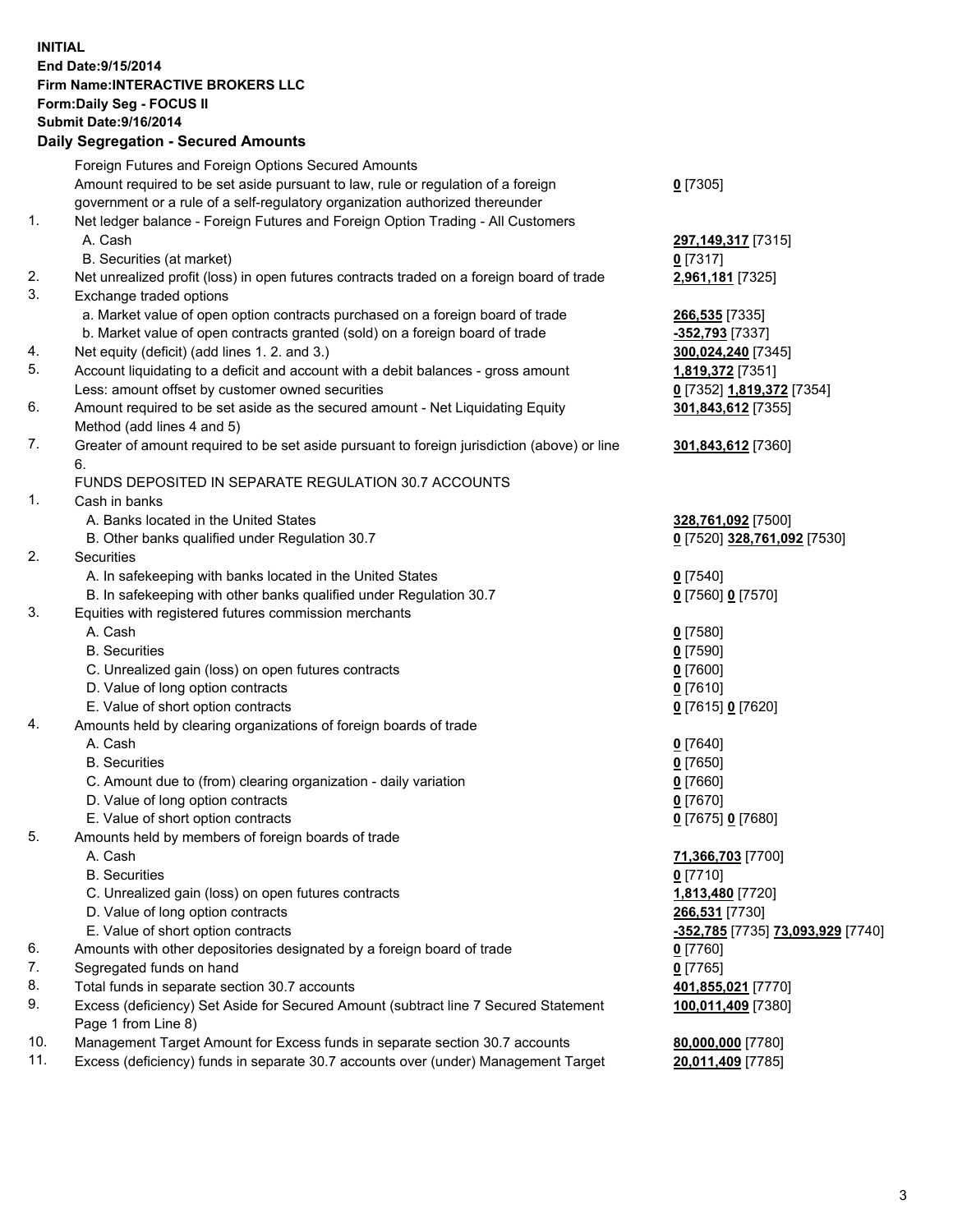**INITIAL End Date:9/15/2014 Firm Name:INTERACTIVE BROKERS LLC Form:Daily Seg - FOCUS II Submit Date:9/16/2014 Daily Segregation - Segregation Statement** SEGREGATION REQUIREMENTS(Section 4d(2) of the CEAct) 1. Net ledger balance A. Cash **2,400,231,742** [7010] B. Securities (at market) **0** [7020] 2. Net unrealized profit (loss) in open futures contracts traded on a contract market **-40,763,720** [7030] 3. Exchange traded options A. Add market value of open option contracts purchased on a contract market **122,609,117** [7032] B. Deduct market value of open option contracts granted (sold) on a contract market **-196,002,422** [7033] 4. Net equity (deficit) (add lines 1, 2 and 3) **2,286,074,717** [7040] 5. Accounts liquidating to a deficit and accounts with debit balances - gross amount **3,005,336** [7045] Less: amount offset by customer securities **0** [7047] **3,005,336** [7050] 6. Amount required to be segregated (add lines 4 and 5) **2,289,080,053** [7060] FUNDS IN SEGREGATED ACCOUNTS 7. Deposited in segregated funds bank accounts A. Cash **470,052,064** [7070] B. Securities representing investments of customers' funds (at market) **1,007,139,516** [7080] C. Securities held for particular customers or option customers in lieu of cash (at market) **0** [7090] 8. Margins on deposit with derivatives clearing organizations of contract markets A. Cash **11,709,851** [7100] B. Securities representing investments of customers' funds (at market) **113,511,508** [7110] C. Securities held for particular customers or option customers in lieu of cash (at market) **0** [7120] 9. Net settlement from (to) derivatives clearing organizations of contract markets **-3,513,014** [7130] 10. Exchange traded options A. Value of open long option contracts **1,362,634** [7132] B. Value of open short option contracts **-3,780,545** [7133] 11. Net equities with other FCMs A. Net liquidating equity **-47,476,491** [7140] B. Securities representing investments of customers' funds (at market) **959,930,913** [7160] C. Securities held for particular customers or option customers in lieu of cash (at market) **0** [7170] 12. Segregated funds on hand **0** [7150] 13. Total amount in segregation (add lines 7 through 12) **2,508,936,436** [7180] 14. Excess (deficiency) funds in segregation (subtract line 6 from line 13) **219,856,383** [7190] 15. Management Target Amount for Excess funds in segregation **155,000,000** [7194]

16. Excess (deficiency) funds in segregation over (under) Management Target Amount Excess

**64,856,383** [7198]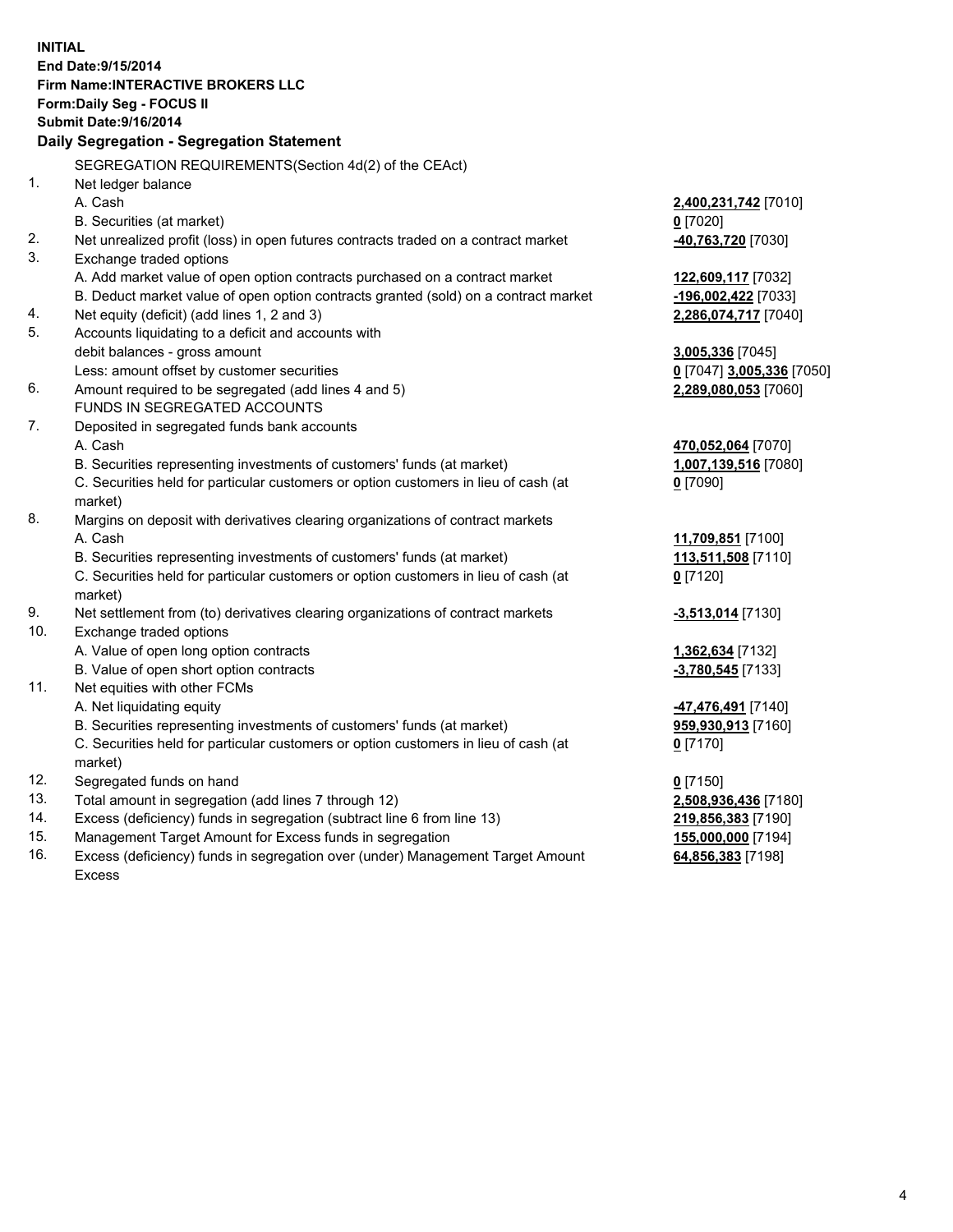## **INITIAL End Date:9/15/2014 Firm Name:INTERACTIVE BROKERS LLC Form:Daily Seg - FOCUS II Submit Date:9/16/2014 Daily Segregation - Supplemental**

| $\blacksquare$ | Total gross margin deficiencies - Segregated Funds Origin                                             | 1,284,443 [9100] |
|----------------|-------------------------------------------------------------------------------------------------------|------------------|
| $\blacksquare$ | Total gross margin deficiencies - Secured Funds Origin                                                | $0$ [9101]       |
| $\blacksquare$ | Total gross margin deficiencies - Cleared Swaps Customer Collateral Funds Origin                      | 0 [9102]         |
| $\blacksquare$ | Total gross margin deficiencies - Noncustomer and Proprietary Accounts Origin                         | $0$ [9103]       |
| $\blacksquare$ | Total number of accounts contributing to total gross margin deficiencies - Segregated<br>Funds Origin | 8 [9104]         |
| $\blacksquare$ | Total number of accounts contributing to total gross margin deficiencies - Secured                    | $0$ [9105]       |
|                | Funds Origin                                                                                          |                  |
|                | Total number of accounts contributing to the total gross margin deficiencies - Cleared                | $0$ [9106]       |
|                | Swaps Customer Collateral Funds Origin                                                                |                  |
| ۰              | Total number of accounts contributing to the total gross margin deficiencies -                        | $0$ [9107]       |
|                | Noncustomer and Proprietary Accounts Origin                                                           |                  |
| $\blacksquare$ | Upload a copy of the firm's daily margin report the FCM uses to issue margin calls                    |                  |
|                | which corresponds with the reporting date.                                                            |                  |

09.15.2014 Commodity Margin Deficiency Report.xls